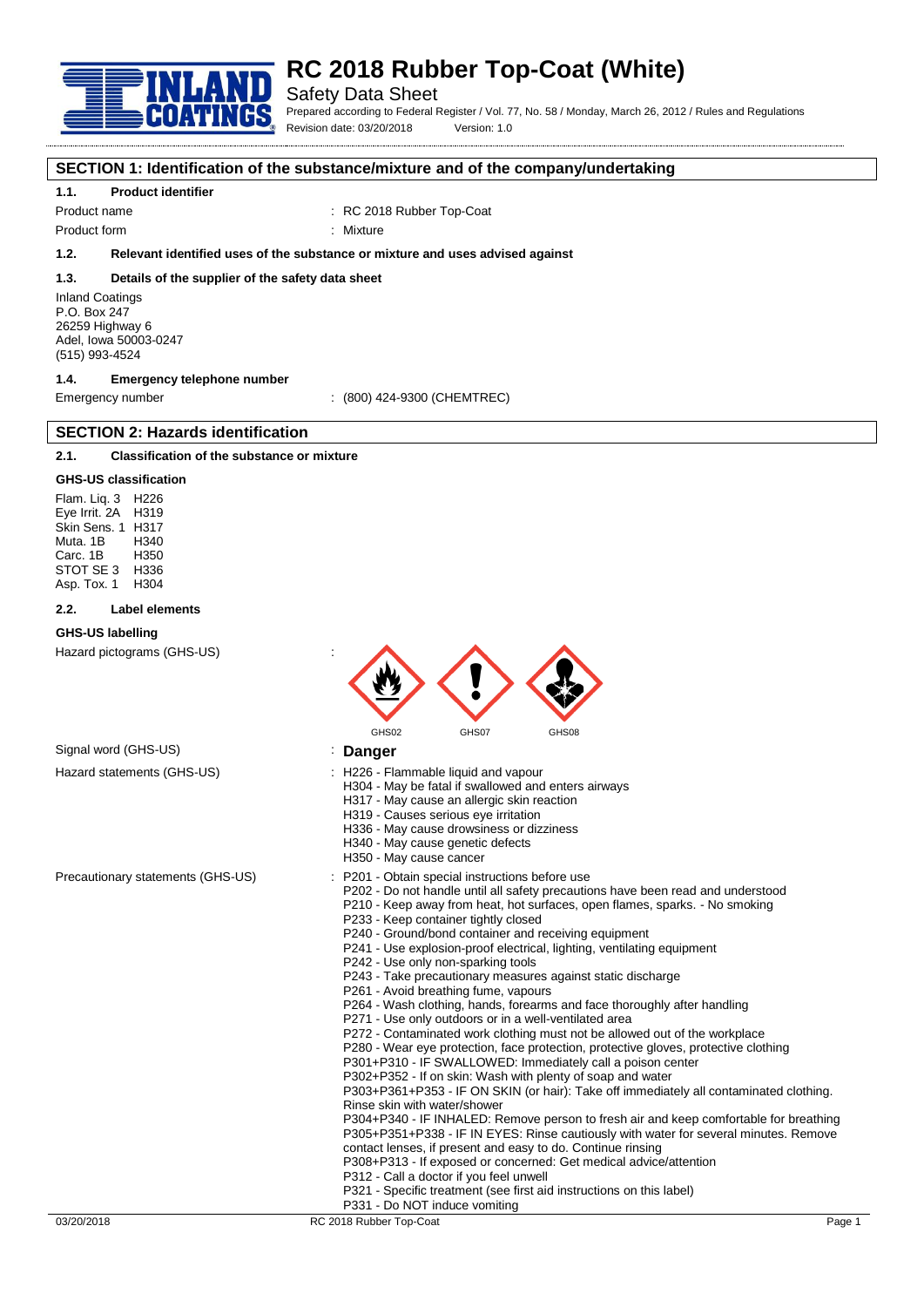Safety Data Sheet

Prepared according to Federal Register / Vol. 77, No. 58 / Monday, March 26, 2012 / Rules and Regulations

|                |                                       | P333+P313 - If skin irritation or rash occurs: Get medical advice/attention<br>P337+P313 - If eye irritation persists: Get medical advice/attention<br>P362+P364 - Take off contaminated clothing and wash it before reuse<br>P370+P378 - In case of fire: Use carbon dioxide (CO2), dry sand, foam to extinguish<br>P403+P233 - Store in a well-ventilated place. Keep container tightly closed<br>P403+P235 - Store in a well-ventilated place. Keep cool<br>P405 - Store locked up<br>P501 - Dispose of contents/container to a licensed hazardous-waste disposal contractor or<br>collection site except for empty clean containers which can be disposed of as non-hazardous<br>waste |
|----------------|---------------------------------------|--------------------------------------------------------------------------------------------------------------------------------------------------------------------------------------------------------------------------------------------------------------------------------------------------------------------------------------------------------------------------------------------------------------------------------------------------------------------------------------------------------------------------------------------------------------------------------------------------------------------------------------------------------------------------------------------|
| 2.3.           | Other hazards                         |                                                                                                                                                                                                                                                                                                                                                                                                                                                                                                                                                                                                                                                                                            |
| classification | Other hazards not contributing to the | : None under normal conditions.                                                                                                                                                                                                                                                                                                                                                                                                                                                                                                                                                                                                                                                            |

#### **2.4. Unknown acute toxicity (GHS US)**

No data available

## **SECTION 3: Composition/information on ingredients**

#### **3.1. Substance**

Not applicable

#### **3.2. Mixture**

| Name                                                                  | <b>Product identifier</b> | %         |
|-----------------------------------------------------------------------|---------------------------|-----------|
| Petroleum distillates, hydrotreated light                             | (CAS No) 64742-47-8       | $15 - 40$ |
| Solvent naphtha, petroleum, light aromatic                            | (CAS No) 64742-95-6       | $10 - 25$ |
| Titanium dioxide                                                      | (CAS No) 13463-67-7       | $10 - 20$ |
| Benzene, 1,2,4-trimethyl-                                             | (CAS No) 95-63-6          | $3 - 7$   |
| Nonane                                                                | (CAS No) 111-84-2         | $1 - 5$   |
| Ceramic microspheres                                                  | (CAS No) 66402-68-4       | $5 - 10$  |
| Bis(1,2,2,6,6-pentamethyl-4-piperidyl) sebacate                       | (CAS No) 41556-26-7       | $0.1 - 1$ |
| Decanedioic acid, methyl 1,2,2,6,6-pentamethyl-4-piperidinyl<br>ester | (CAS No) 82919-37-7       | $0.1 - 1$ |

## **SECTION 4: First aid measures**

| Description of first aid measures<br>4.1.                           |                                                                                                                                                                                                                           |
|---------------------------------------------------------------------|---------------------------------------------------------------------------------------------------------------------------------------------------------------------------------------------------------------------------|
| First-aid measures general                                          | : If exposed or concerned, get medical attention/advice. Show this safety data sheet to the<br>doctor in attendance. Wash contaminated clothing before re-use. Never give anything to an<br>unconscious person.           |
| First-aid measures after inhalation                                 | : IF INHALED: Remove to fresh air and keep at rest in a position comfortable for breathing. Get<br>medical attention. If breathing is difficult, supply oxygen. If breathing has stopped, give artificial<br>respiration. |
| First-aid measures after skin contact                               | : IF ON SKIN (or clothing): Remove affected clothing and wash all exposed skin with water for at<br>least 15 minutes. Get medical attention immediately.                                                                  |
| First-aid measures after eye contact                                | : IF IN EYES: Immediately flush with plenty of water for at least 15 minutes. Remove contact<br>lenses if present and easy to do so. Get medical attention immediately. Continue rinsing.                                 |
| First-aid measures after ingestion                                  | : IF SWALLOWED: rinse mouth thoroughly. Do not induce vomiting without advice from poison<br>control center or medical professional. Get medical attention immediately.                                                   |
| 4.2.<br>Most important symptoms and effects, both acute and delayed |                                                                                                                                                                                                                           |
| Symptoms/injuries                                                   | : May cause cancer. May cause genetic defects. May be fatal if swallowed and enters airways.<br>Causes serious eye irritation.                                                                                            |
| Symptoms/injuries after inhalation                                  | : May cause irritation and damage to respiratory tissues. May cause drowsiness or dizziness.                                                                                                                              |
| Symptoms/injuries after skin contact                                | : May cause an allergic skin reaction.                                                                                                                                                                                    |
| Symptoms/injuries after eye contact                                 | : Causes serious eye irritation.                                                                                                                                                                                          |
| Symptoms/injuries after ingestion                                   | May cause gastrointestinal irritation.                                                                                                                                                                                    |
| Chronic symptoms                                                    | May cause cancer. May cause genetic defects.                                                                                                                                                                              |

### **4.3. Indication of any immediate medical attention and special treatment needed**

No additional information available

 $\mathsf{l}$ 

| <b>SECTION 5: Firefighting measures</b>                       |                                                             |     |
|---------------------------------------------------------------|-------------------------------------------------------------|-----|
| <b>Extinguishing media</b><br>5.1.                            |                                                             |     |
| Suitable extinguishing media                                  | : Foam. Dry powder. Carbon dioxide.                         |     |
| Unsuitable extinguishing media                                | : Do not use a heavy water stream.                          |     |
| 5.2.<br>Special hazards arising from the substance or mixture |                                                             |     |
| Fire hazard                                                   | : This product is flammable.                                |     |
| <b>Explosion hazard</b>                                       | : May create vapor/air explosion hazard in confined spaces. |     |
| 03/20/2018                                                    | RC 2018 Rubber Top-Coat                                     | 2/9 |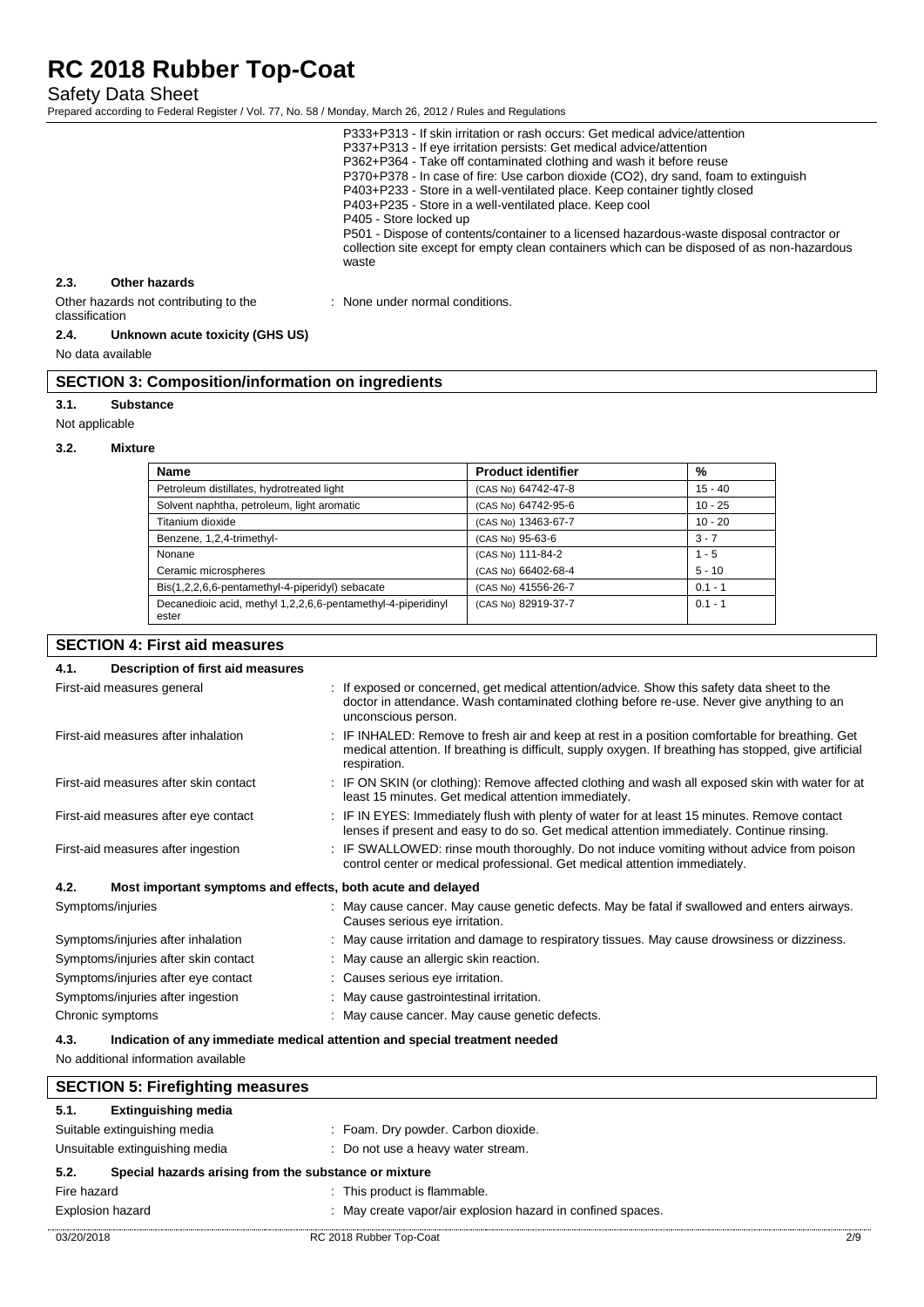Safety Data Sheet

Prepared according to Federal Register / Vol. 77, No. 58 / Monday, March 26, 2012 / Rules and Regulations

| Reactivity                             |  | : Flammable liquid and vapour.                                                                                                                                                                                                                                                              |
|----------------------------------------|--|---------------------------------------------------------------------------------------------------------------------------------------------------------------------------------------------------------------------------------------------------------------------------------------------|
| <b>Advice for firefighters</b><br>5.3. |  |                                                                                                                                                                                                                                                                                             |
| Firefighting instructions              |  | : Use water spray or fog for cooling exposed containers. Exercise caution when fighting any<br>chemical fire. Do not dispose of fire-fighting water in the environment. Vapors are heavier than<br>air and may travel long distances along the ground to an ignition source and flash back. |
| Protection during firefighting         |  | : Do not enter fire area without proper protective equipment, including respiratory protection.                                                                                                                                                                                             |

|                      | <b>SECTION 6: Accidental release measures</b>                |                                                                                                                                                                                                                                                                                                                                                                                                                              |  |
|----------------------|--------------------------------------------------------------|------------------------------------------------------------------------------------------------------------------------------------------------------------------------------------------------------------------------------------------------------------------------------------------------------------------------------------------------------------------------------------------------------------------------------|--|
| 6.1.                 |                                                              | Personal precautions, protective equipment and emergency procedures                                                                                                                                                                                                                                                                                                                                                          |  |
|                      | General measures                                             | : Remove ignition sources. Keep upwind.                                                                                                                                                                                                                                                                                                                                                                                      |  |
| 6.1.1.               | For non-emergency personnel                                  |                                                                                                                                                                                                                                                                                                                                                                                                                              |  |
|                      | Protective equipment                                         | : Wear Protective equipment as described in Section 8.                                                                                                                                                                                                                                                                                                                                                                       |  |
| Emergency procedures |                                                              | : Evacuate unnecessary personnel.                                                                                                                                                                                                                                                                                                                                                                                            |  |
| 6.1.2.               | For emergency responders                                     |                                                                                                                                                                                                                                                                                                                                                                                                                              |  |
|                      | Protective equipment                                         | : Wear suitable protective clothing, gloves and eye or face protection. Approved supplied-air<br>respirator, in case of emergency.                                                                                                                                                                                                                                                                                           |  |
| 6.2.                 | <b>Environmental precautions</b>                             |                                                                                                                                                                                                                                                                                                                                                                                                                              |  |
|                      |                                                              | Prevent entry to sewers and public waters. Notify authorities if liquid enters sewers or public waters. Avoid release to the environment.                                                                                                                                                                                                                                                                                    |  |
| 6.3.                 | Methods and material for containment and cleaning up         |                                                                                                                                                                                                                                                                                                                                                                                                                              |  |
|                      | For containment                                              | : Contain any spills with dikes or absorbents to prevent migration and entry into sewers or<br>streams.                                                                                                                                                                                                                                                                                                                      |  |
|                      | Methods for cleaning up                                      | : Soak up spills with inert solids, such as clay or diatomaceous earth as soon as possible. Place<br>in a suitable container for disposal in accordance with the waste regulations (see Section 13).                                                                                                                                                                                                                         |  |
| 6.4.                 | Reference to other sections                                  |                                                                                                                                                                                                                                                                                                                                                                                                                              |  |
|                      | No additional information available                          |                                                                                                                                                                                                                                                                                                                                                                                                                              |  |
|                      | <b>SECTION 7: Handling and storage</b>                       |                                                                                                                                                                                                                                                                                                                                                                                                                              |  |
| 7.1.                 | <b>Precautions for safe handling</b>                         |                                                                                                                                                                                                                                                                                                                                                                                                                              |  |
|                      | Precautions for safe handling                                | : Wash hands and other exposed areas with mild soap and water before eating, drinking or<br>smoking and when leaving work. Do not handle until all safety precautions have been read and<br>understood. Handle in accordance with good industrial hygiene and safety procedures. Keep<br>container closed when not in use. Keep away from heat, hot surfaces, sparks, open flames and<br>other ignition sources. No smoking. |  |
| 7.2.                 | Conditions for safe storage, including any incompatibilities |                                                                                                                                                                                                                                                                                                                                                                                                                              |  |
|                      | Storage conditions                                           | : Store in dry, well-ventilated area. Keep container closed when not in use. Keep away from                                                                                                                                                                                                                                                                                                                                  |  |

# **SECTION 8: Exposure controls/personal protection**

### **8.1. Control parameters**

 $\overline{\Gamma}$ 

| Petroleum distillates, hydrotreated light (64742-47-8)  |                                                                                |
|---------------------------------------------------------|--------------------------------------------------------------------------------|
| Remark (ACGIH)                                          | OELs not established                                                           |
| Remark (OSHA)                                           | OELs not established                                                           |
| Nonane (111-84-2)                                       |                                                                                |
| ACGIH TWA (ppm)                                         | 200                                                                            |
| Remark (ACGIH)                                          | Threshold Limit Values (TLV Basis) Critical Effects -<br><b>CNS</b> Impairment |
| OSHA PEL (TWA) (mg/m <sup>3</sup> )                     | 1050                                                                           |
| OSHA PEL (TWA) (ppm)                                    | 200                                                                            |
| Solvent naphtha, petroleum, light aromatic (64742-95-6) |                                                                                |
| Remark (ACGIH)                                          | OELs not established                                                           |
| Remark (OSHA)                                           | OELs not established                                                           |
| Silica: Crystalline, quartz (14808-60-7)                |                                                                                |
| ACGIH TWA (mg/m <sup>3</sup> )                          | 0.025 (respirable fraction)                                                    |
| OSHA PEL (TWA) (mg/m <sup>3</sup> )                     | (30)/(%SiO2 + 2) total dust; (10)/(%SiO2 + 2)<br>respirable fraction           |
| OSHA PEL (TWA) (ppm)                                    | $(250)/(%SiO2 + 5)$ respirable fraction                                        |

heat, hot surfaces, sparks, open flames and other ignition sources. No smoking.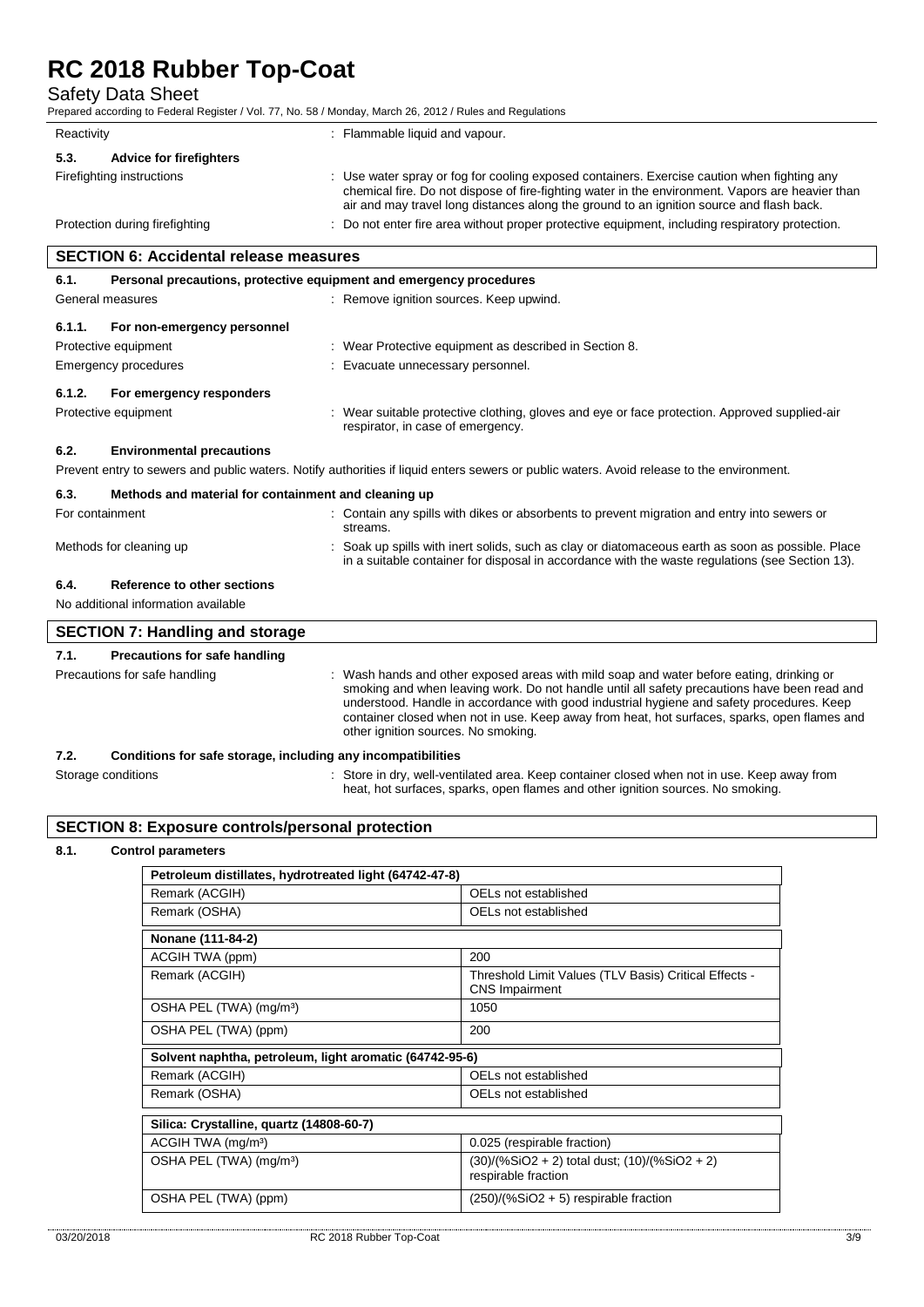## Safety Data Sheet

Prepared according to Federal Register / Vol. 77, No. 58 / Monday, March 26, 2012 / Rules and Regulations

| Titanium dioxide (13463-67-7)                                                   |                      |  |
|---------------------------------------------------------------------------------|----------------------|--|
| ACGIH TWA (mg/m <sup>3</sup> )                                                  | 10 <sup>1</sup>      |  |
| OSHA PEL (TWA) (mg/m <sup>3</sup> )                                             | 15 total dust        |  |
| Ceramic materials and wares, chemicals (66402-68-4)                             |                      |  |
| Remark (ACGIH)                                                                  | OELs not established |  |
| Remark (OSHA)                                                                   | OELs not established |  |
| Benzene, 1,2,4-trimethyl- (95-63-6)                                             |                      |  |
| Remark (ACGIH)                                                                  | OELs not established |  |
| Remark (OSHA)                                                                   | OELs not established |  |
| Bis(1,2,2,6,6-pentamethyl-4-piperidyl) sebacate (41556-26-7)                    |                      |  |
| Remark (ACGIH)                                                                  | OELs not established |  |
| Remark (OSHA)                                                                   | OELs not established |  |
| Decanedioic acid, methyl 1,2,2,6,6-pentamethyl-4-piperidinyl ester (82919-37-7) |                      |  |
| Remark (ACGIH)                                                                  | OELs not established |  |
| Remark (OSHA)                                                                   | OELs not established |  |

#### **8.2. Exposure controls**

Appropriate engineering controls : Provide adequate general and local exhaust ventilation. Use process enclosures, local exhaust ventilation, or other engineering controls to control airborne levels below recommended exposure limits. Use explosion-proof equipment with flammable materials. Ensure adequate ventilation, especially in confined areas.

- 
- Personal protective equipment : Gloves. Protective goggles. Wear chemically impervious apron over labcoat and full coverage clothing. Insufficient ventilation: wear respiratory protection.



Hand protection **interval of the USE gloves** chemically resistant to this material when prolonged or repeated contact could occur. Gloves should be classified under Standard EN 374 or ASTM F1296. Suggested glove materials are: Neoprene, Nitrile/butadiene rubber, Polyethylene, Ethyl vinyl alcohol laminate, PVC or vinyl. Suitable gloves for this specific application can be recommended by the glove supplier. Change contaminated gloves immediately. Eye protection states of the state of the wear eye protection, including chemical splash goggles and a face shield when possibility exists for eye contact due to spraying liquid or airborne particles. Skin and body protection : Wear long sleeves, and chemically impervious PPE/coveralls to minimize bodily exposure. Respiratory protection : Wear a NIOSH-approved (or equivalent) full-facepiece airline respirator in the positive pressure mode with emergency escape provisions. In case of inadequate ventilation or risk of inhalation of vapors, use suitable respiratory equipment with gas filter (type A2). Use a positive-pressure air-supplied respirator if there is any potential for an uncontrolled release, exposure levels are not known, or any other circumstances where air-purifying respirators may not provide

adequate protection.

## **SECTION 9: Physical and chemical properties**

| Information on basic physical and chemical properties<br>9.1. |                                             |  |  |
|---------------------------------------------------------------|---------------------------------------------|--|--|
| Physical state                                                | : Liquid                                    |  |  |
| Color                                                         | : No data available.                        |  |  |
| Odor                                                          | : Slight hydrocarbon odor.                  |  |  |
| <b>Odor Threshold</b>                                         | : No data available                         |  |  |
| рH                                                            | : No data available                         |  |  |
| Relative evaporation rate (butylacetate=1)                    | : No data available                         |  |  |
| Melting point                                                 | : No data available                         |  |  |
| Freezing point                                                | No data available                           |  |  |
| Boiling point                                                 | : 154.4 - 178.3 °C (310-353 °F)             |  |  |
| Flash point                                                   | : $38.3 - 39.4$ °C (101-103°F)              |  |  |
| Auto-ignition temperature                                     | : 230 °C (450°F)                            |  |  |
| Decomposition temperature                                     | : No data available                         |  |  |
| Flammability (solid, gas)                                     | : No data available                         |  |  |
| Vapour pressure                                               | 2 mm Hg at $20^{\circ}$ C (68 $^{\circ}$ F) |  |  |
| Relative vapour density at 20 °C                              | Heavier than air                            |  |  |
|                                                               |                                             |  |  |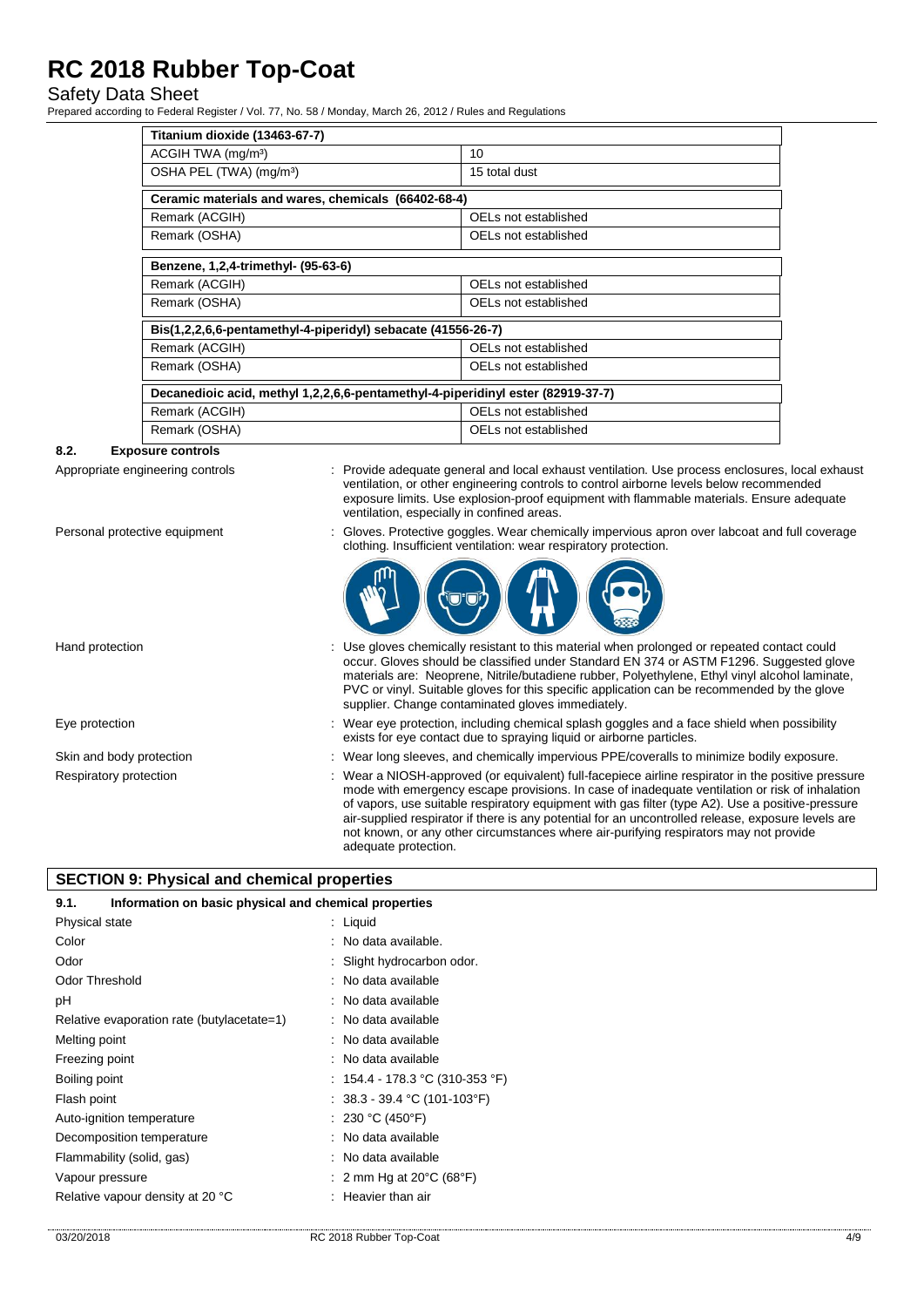## Safety Data Sheet

Prepared according to Federal Register / Vol. 77, No. 58 / Monday, March 26, 2012 / Rules and Regulations

| Relative density        |                             | : 1.07              |
|-------------------------|-----------------------------|---------------------|
| Solubility              |                             | : Water: Negligible |
| Log Pow                 |                             | : No data available |
| Log Kow                 |                             | : No data available |
|                         | Viscosity, kinematic        | : No data available |
|                         | Viscosity, dynamic          | : No data available |
|                         | <b>Explosive properties</b> | : No data available |
|                         | Oxidising properties        | : No data available |
| <b>Explosive limits</b> |                             | : No data available |
| 9.2.                    | <b>Other information</b>    |                     |
| VOC content             |                             | 465 a/l             |

### **SECTION 10: Stability and reactivity**

#### **10.1. Reactivity**

Flammable liquid and vapour.

### **10.2. Chemical stability**

No data available.

#### **10.3. Possibility of hazardous reactions**

No data available.

### **10.4. Conditions to avoid**

No flames, no sparks. Eliminate all sources of ignition. Heat. Prevent vapor accumulation.

#### **10.5. Incompatible materials**

Strong acids. Strong alkalis. Oxidizing agents.

## **10.6. Hazardous decomposition products**

No data available.

## **SECTION 11: Toxicological information**

Acute toxicity : Not classified

### **11.1. Information on toxicological effects**

| Acute toxicity                                               | . TVUL GRISSINGU                     |  |
|--------------------------------------------------------------|--------------------------------------|--|
| Petroleum distillates, hydrotreated light (64742-47-8)       |                                      |  |
| LD50 oral rat                                                | > 5000 mg/kg                         |  |
| LD50 dermal rabbit                                           | > 2000 mg/kg                         |  |
| LC50 inhalation rat (mg/l)                                   | $> 5.2$ mg/l/4h                      |  |
| Nonane (111-84-2)                                            |                                      |  |
| LC50 inhalation rat (ppm)                                    | 3200 ppm/4h                          |  |
| Solvent naphtha, petroleum, light aromatic (64742-95-6)      |                                      |  |
| LD50 dermal rabbit                                           | > 2000 mg/kg                         |  |
| LC50 inhalation rat (ppm)                                    | 3400 ppm/4h                          |  |
| Titanium dioxide (13463-67-7)                                |                                      |  |
| LD50 oral rat                                                | > 10000 mg/kg                        |  |
| Benzene, 1,2,4-trimethyl- (95-63-6)                          |                                      |  |
| LD50 oral rat                                                | 3280 mg/kg                           |  |
| LD50 dermal rabbit                                           | > 3160 mg/kg                         |  |
| ATE CLP (gases)                                              | 4500.000 ppmv/4h                     |  |
| ATE CLP (vapours)                                            | 11.000 mg/l/4h                       |  |
| ATE CLP (dust, mist)                                         | 1.500 mg/l/4h                        |  |
| Bis(1,2,2,6,6-pentamethyl-4-piperidyl) sebacate (41556-26-7) |                                      |  |
| LD50 oral rat                                                | 2615 mg/kg                           |  |
| Skin corrosion/irritation                                    | Not classified                       |  |
| Serious eye damage/irritation                                | Causes serious eye irritation.       |  |
| Respiratory or skin sensitisation                            | May cause an allergic skin reaction. |  |
| Germ cell mutagenicity                                       | May cause genetic defects.           |  |
| Carcinogenicity                                              | May cause cancer.                    |  |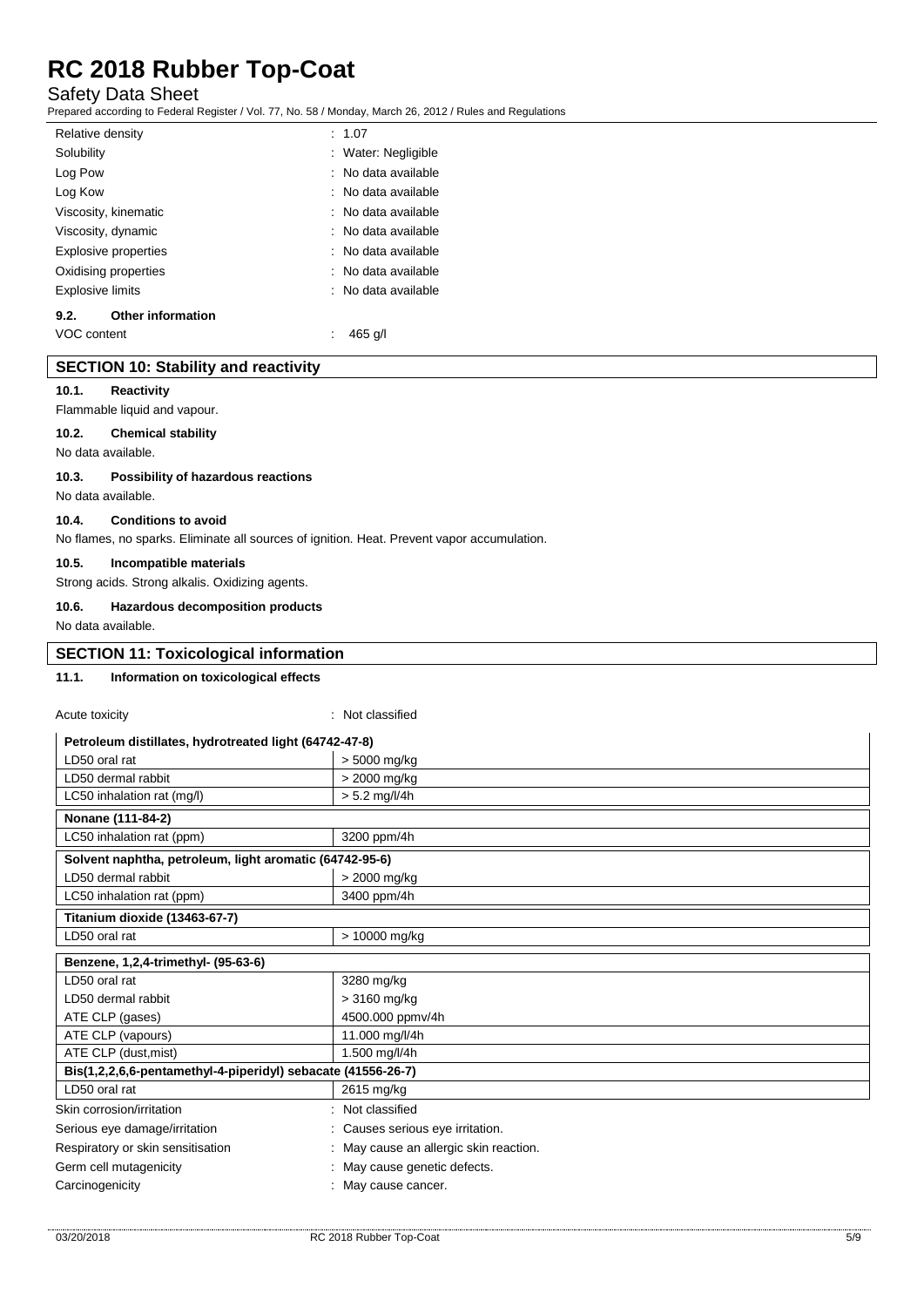## Safety Data Sheet

 $\overline{\mathbf{r}}$ 

Prepared according to Federal Register / Vol. 77, No. 58 / Monday, March 26, 2012 / Rules and Regulations

| Silica: Crystalline, quartz (14808-60-7)              |                                                                                            |  |  |
|-------------------------------------------------------|--------------------------------------------------------------------------------------------|--|--|
| IARC group                                            | - Carcinogenic to humans                                                                   |  |  |
| Titanium dioxide (13463-67-7)                         |                                                                                            |  |  |
| IARC group                                            | 2B - Possibly carcinogenic to humans                                                       |  |  |
| Reproductive toxicity                                 | Not classified                                                                             |  |  |
| Specific target organ toxicity (single exposure)      | : May cause drowsiness or dizziness.                                                       |  |  |
| Specific target organ toxicity (repeated<br>exposure) | : Not classified                                                                           |  |  |
| Aspiration hazard                                     | : May be fatal if swallowed and enters airways.                                            |  |  |
| Symptoms/injuries after inhalation                    | May cause irritation and damage to respiratory tissues. May cause drowsiness or dizziness. |  |  |
| Symptoms/injuries after skin contact                  | : May cause an allergic skin reaction.                                                     |  |  |
| Symptoms/injuries after eye contact                   | : Causes serious eye irritation.                                                           |  |  |
| Symptoms/injuries after ingestion                     | : May cause gastrointestinal irritation.                                                   |  |  |
| Chronic symptoms                                      | May cause cancer. May cause genetic defects.                                               |  |  |
| <b>SECTION 12: Ecological information</b>             |                                                                                            |  |  |

#### **SECTION 12: Ecological information**

## **12.1. Toxicity**

Ecology - general **interpretatal in the system of the system** of determined. All possible measures should be taken to prevent release into the environment.

#### **12.2. Persistence and degradability**

| RC 2018 Rubber Top-Coat                   |                  |  |
|-------------------------------------------|------------------|--|
| Persistence and degradability             | Not established. |  |
| 12.3.<br><b>Bioaccumulative potential</b> |                  |  |
| No additional information available       |                  |  |

## **12.4. Mobility in soil**

No additional information available

### **12.5. Other adverse effects**

No additional information available

| <b>SECTION 13: Disposal considerations</b>                                |  |                                                                                                                                                                      |
|---------------------------------------------------------------------------|--|----------------------------------------------------------------------------------------------------------------------------------------------------------------------|
| Waste treatment methods<br>13.1.                                          |  |                                                                                                                                                                      |
| Waste treatment methods                                                   |  | Do not discharge to public wastewater systems without permit of pollution control authorities.<br>No discharge to surface waters is allowed without an NPDES permit. |
| Waste disposal recommendations                                            |  | Dispose in a safe manner in accordance with local/national regulations.                                                                                              |
| <b>SECTION 14: Transport information</b>                                  |  |                                                                                                                                                                      |
| In accordance with DOT                                                    |  |                                                                                                                                                                      |
| Transport document description                                            |  | : UN1263 Paint (including paint, lacquer, enamel, stain, shellac solutions, varnish, polish, liquid<br>filler, and liquid lacquer base), 3, III                      |
| UN-No.(DOT)                                                               |  | 1263                                                                                                                                                                 |
| DOT NA no.                                                                |  | <b>UN1263</b>                                                                                                                                                        |
| Proper Shipping Name (DOT)                                                |  | $:$ Paint                                                                                                                                                            |
|                                                                           |  | including paint, lacquer, enamel, stain, shellac solutions, varnish, polish, liquid filler, and liquid<br>lacquer base                                               |
| Department of Transportation (DOT) Hazard<br>Classes                      |  | : 3 - Class 3 - Flammable and combustible liquid 49 CFR 173.120                                                                                                      |
| Hazard labels (DOT)                                                       |  | : 3 - Flammable liquid                                                                                                                                               |
|                                                                           |  |                                                                                                                                                                      |
| Packing group (DOT)                                                       |  | III - Minor Danger                                                                                                                                                   |
| DOT Quantity Limitations Passenger aircraft/rail : 5 L<br>(49 CFR 173.27) |  |                                                                                                                                                                      |
| DOT Quantity Limitations Cargo aircraft only (49 : 60 L<br>CFR 175.75)    |  |                                                                                                                                                                      |

ī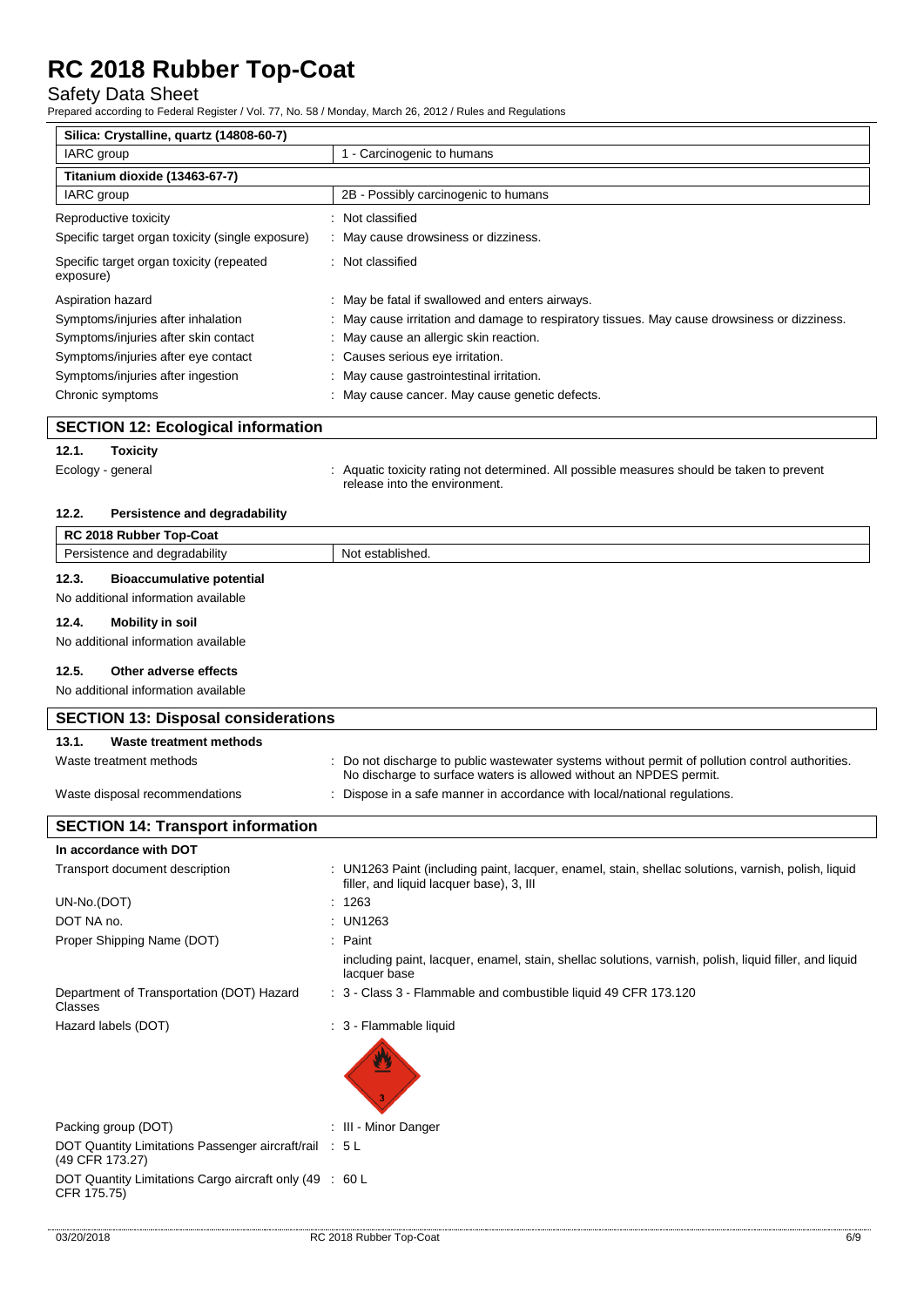# Safety Data Sheet

Prepared according to Federal Register / Vol. 77, No. 58 / Monday, March 26, 2012 / Rules and Regulations

|                                                                                                                                                              | Prepared according to Federal Register / Vol. 77, No. 58 / Monday, March 26, 2012 / Rules and Regulations                                                                                                                                                                                                                                                                                                           |  |
|--------------------------------------------------------------------------------------------------------------------------------------------------------------|---------------------------------------------------------------------------------------------------------------------------------------------------------------------------------------------------------------------------------------------------------------------------------------------------------------------------------------------------------------------------------------------------------------------|--|
| DOT Vessel Stowage Location                                                                                                                                  | : B - (i) The material may be stowed "on deck" or "under deck" on a cargo vessel and on a<br>passenger vessel carrying a number of passengers limited to not more than the larger of 25<br>passengers, or one passenger per each 3 m of overall vessel length; and (ii) "On deck only" on<br>passenger vessels in which the number of passengers specified in paragraph $(k)(2)(i)$ of this<br>section is exceeded. |  |
| <b>Additional information</b>                                                                                                                                |                                                                                                                                                                                                                                                                                                                                                                                                                     |  |
| Other information                                                                                                                                            | : No supplementary information available.                                                                                                                                                                                                                                                                                                                                                                           |  |
| <b>Transport by sea</b>                                                                                                                                      |                                                                                                                                                                                                                                                                                                                                                                                                                     |  |
| No additional information available                                                                                                                          |                                                                                                                                                                                                                                                                                                                                                                                                                     |  |
| Air transport                                                                                                                                                |                                                                                                                                                                                                                                                                                                                                                                                                                     |  |
| No additional information available                                                                                                                          |                                                                                                                                                                                                                                                                                                                                                                                                                     |  |
| <b>SECTION 15: Regulatory information</b>                                                                                                                    |                                                                                                                                                                                                                                                                                                                                                                                                                     |  |
| 15.1. US Federal regulations                                                                                                                                 |                                                                                                                                                                                                                                                                                                                                                                                                                     |  |
| <b>RC 2018 Rubber Top-Coat</b>                                                                                                                               |                                                                                                                                                                                                                                                                                                                                                                                                                     |  |
| All chemical substances in this product are listed in the EPA (Environment Protection Agency) TSCA (Toxic Substances Control Act) Inventory<br>or are exempt |                                                                                                                                                                                                                                                                                                                                                                                                                     |  |
|                                                                                                                                                              |                                                                                                                                                                                                                                                                                                                                                                                                                     |  |

| <b>OF AIG CACTILIPL</b>                  |                                                                                   |  |
|------------------------------------------|-----------------------------------------------------------------------------------|--|
| SARA Section 311/312 Hazard Classes      | Immediate (acute) health hazard<br>Delayed (chronic) health hazard<br>Fire hazard |  |
| <b>Cumene (98-82-8)</b>                  |                                                                                   |  |
| Listed on United States SARA Section 313 |                                                                                   |  |
| <b>CERCLA RQ</b>                         | 5000 lb                                                                           |  |
|                                          |                                                                                   |  |
| Benzene, 1,2,4-trimethyl- (95-63-6)      |                                                                                   |  |
| Listed on United States SARA Section 313 |                                                                                   |  |
| Xylenes (o-, m-, p- isomers) (1330-20-7) |                                                                                   |  |
| Listed on United States SARA Section 313 |                                                                                   |  |
| <b>CERCLA RQ</b>                         | 100 lb                                                                            |  |
|                                          |                                                                                   |  |

#### **15.2. International regulations**

No additional information available

### **15.3. US State regulations**

#### **California Proposition 65**

WARNING: This product contains, or may contain, trace quantities of a substance(s) known to the state of California to cause cancer and/or reproductive toxicity

| <b>Cumene (98-82-8)</b>                                     |                                                                          |                                                                              |                                                                            |                                      |
|-------------------------------------------------------------|--------------------------------------------------------------------------|------------------------------------------------------------------------------|----------------------------------------------------------------------------|--------------------------------------|
| U.S. California -<br>Proposition 65 -<br>Carcinogens List   | U.S. - California -<br>Proposition 65 -<br><b>Developmental Toxicity</b> | U.S. - California -<br>Proposition 65 -<br>Reproductive Toxicity -<br>Female | U.S. - California -<br>Proposition 65 -<br>Reproductive Toxicity -<br>Male | No significance risk level<br>(NSRL) |
| Yes                                                         | <b>No</b>                                                                | <b>No</b>                                                                    | <b>No</b>                                                                  | <b>NA</b>                            |
| Silica: Crystalline, quartz (14808-60-7)                    |                                                                          |                                                                              |                                                                            |                                      |
| U.S. California -<br>Proposition 65 -<br>Carcinogens List   | U.S. California -<br>Proposition 65 -<br><b>Developmental Toxicity</b>   | U.S. - California -<br>Proposition 65 -<br>Reproductive Toxicity -<br>Female | U.S. - California -<br>Proposition 65 -<br>Reproductive Toxicity -<br>Male | No significance risk level<br>(NSRL) |
| Yes                                                         | No                                                                       | <b>No</b>                                                                    | No                                                                         | <b>NA</b>                            |
| Nickel oxide (1313-99-1)                                    |                                                                          |                                                                              |                                                                            |                                      |
| U.S. - California -<br>Proposition 65 -<br>Carcinogens List | U.S. - California -<br>Proposition 65 -<br><b>Developmental Toxicity</b> | U.S. - California -<br>Proposition 65 -<br>Reproductive Toxicity -<br>Female | U.S. - California -<br>Proposition 65 -<br>Reproductive Toxicity -<br>Male | No significance risk level<br>(NSRL) |
| Yes                                                         | No                                                                       | <b>No</b>                                                                    | <b>No</b>                                                                  | <b>NA</b>                            |
| Titanium dioxide (13463-67-7)                               |                                                                          |                                                                              |                                                                            |                                      |
| U.S. - California -<br>Proposition 65 -<br>Carcinogens List | U.S. - California -<br>Proposition 65 -<br>Developmental Toxicity        | U.S. - California -<br>Proposition 65 -<br>Reproductive Toxicity -           | U.S. - California -<br>Proposition 65 -<br>Reproductive Toxicity -         | No significance risk level<br>(NSRL) |